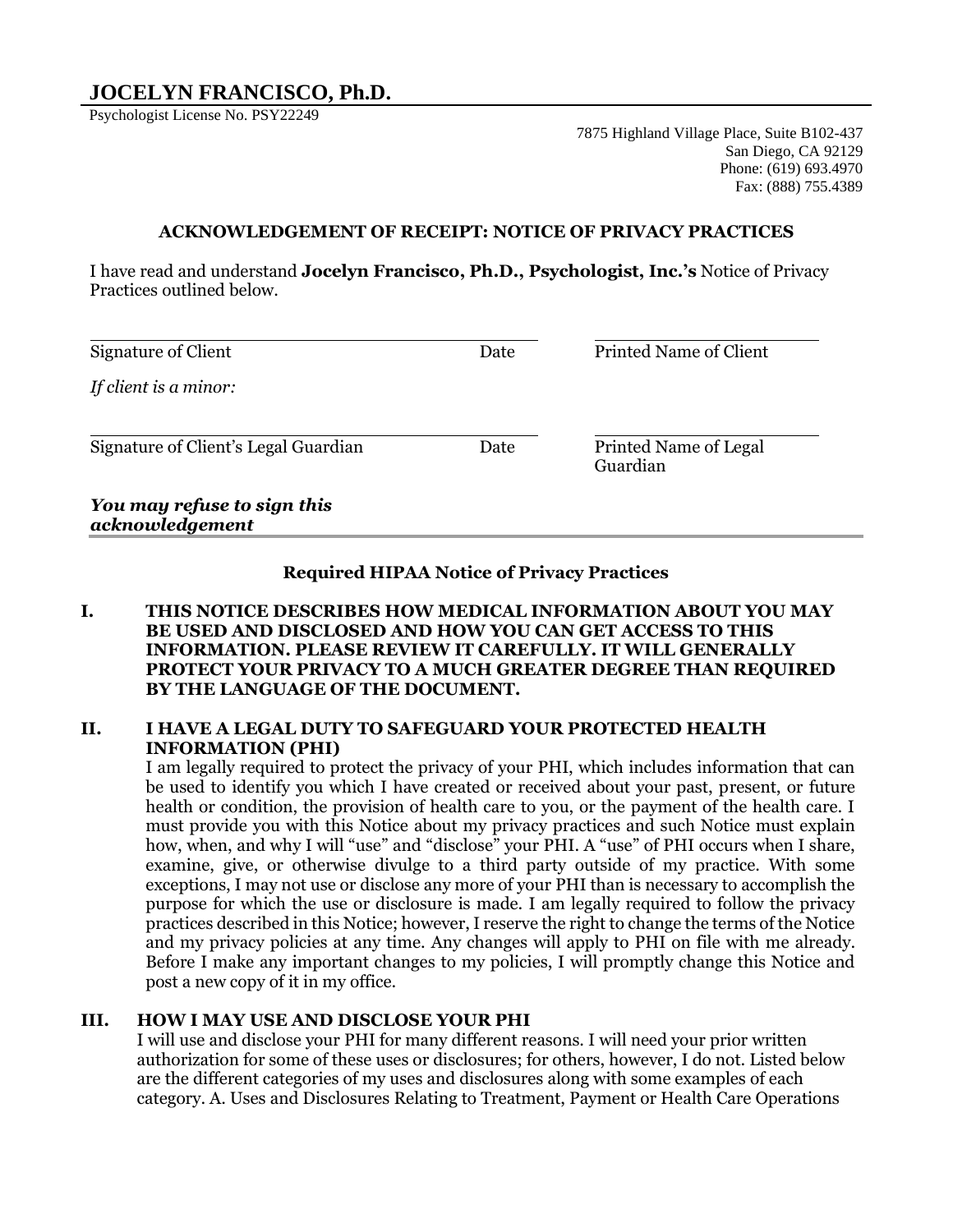Do Not Require Your Prior Written Consent. I can use and disclose your PHI without your consent for the following reasons:

**A. Uses and Disclosures Relating to Treatment, Payment or Health Care Operations Do Not Require Your Prior Written Consent.** I can use and disclose your PHI without your consent for the following reasons:

- i. **For Treatment.** I can use your PHI within my practice to provide you with mental health treatment including discussing or sharing your PHI with my trainees and interns. I can disclose your PHI to physicians, psychiatrists, psychologists, and other licensed health care providers who provide you with health care services or are involved in your case. For example, if a psychiatrist is treating you, I can disclose your PHI to your psychiatrist to coordinate your care.
- ii. **To Obtain Payment for Treatment**. I can use your PHI to bill and collect payment for the treatment and services provided by me to you. For example, I might send your PHI to your insurance company or health plan to get paid for the health care services provided to you. I may also provide your PHI to my business associates, such as billing companies, claims processing companies, and others that process my health care claims.
- iii. **For Health Care Operations**. I can use and disclose your PHI to operate my practice. For example, I might use your PHI to evaluate the quality of health care services that you received or to evaluate the performance of the health care professionals who have provided such services to you. I may also provide your PHI to my accountant, attorney, consultants, or others to further my health care operations.
- iv. **For Patient Incapacitation or Emergency**. I may also disclose your PHI to others without your consent if you are incapacitated or if an emergency exists. For example, your consent is not required if you need emergency treatment as long as I try to get your consent after treatment is rendered; or, if I try to get your consent but you are unable to communicate with me (for example, if you are unconscious or in severe pain) and I think that you would consent to such treatment if you were able to do so.

**B. Certain Other Uses and Disclosures Also Do Not Require Your Consent or Authorization.** I can use and disclose your PHI without your consent or authorization for the followingreasons:

- i. **When federal, state, or local laws require disclosure**. For example, I may have to make a disclosure to applicable governmental officials when a law requires me to report information to governmental agencies and law enforcement personnel about victims of abuse or neglect.
- ii. **When judicial or administrative proceedings require disclosure**. For example, I may have to use or disclose your PHI in response to a court or administrative order if you are involved in a lawsuit or claim for workers' compensation benefits. I may also have to useor disclose your PHI in response to a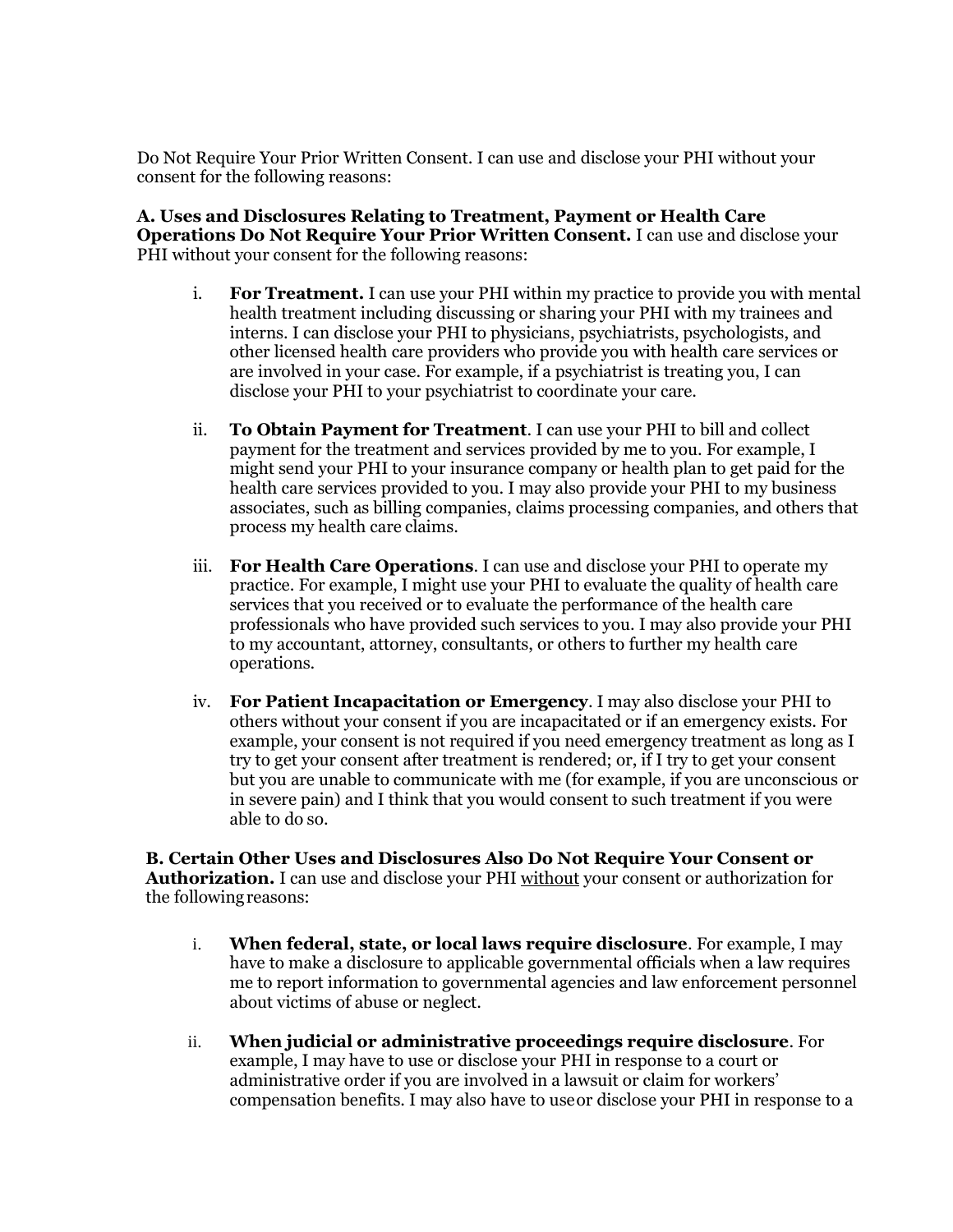subpoena.

- iii. **When law enforcement requires disclosure**. For example, I may have to use or disclose your PHI in response to a search warrant.
- iv. **When public health activities require disclosure**. For example, I may have to use or disclose your PHI to report to a governmental official an adverse reaction that youmay have to a medication.
- v. **When health oversight activities require disclosure**. For example, I may have to provide information to assist the government in conducting an investigation or inspection of a health care provider or organization.
- vi. **To avert a serious threat to health or safety**. For example, I may have to use or disclose your PHI to avert a serious threat to the health or safety of others. Any such disclosureswill only be made to someone able to prevent the threatening harm fromoccurring.
- vii. **For specialized government functions**. For example, I may have to use or disclose your PHI for national security purposes, including protecting the President of the UnitedStates or conducting intelligence operations, if you are in the military.
- viii. **To remind you about appointments and to inform you of healthrelated benefits or services**. For example, I may have to use or disclose your PHI to remind you about your appointments or to give you information about treatment alternatives, other health care services, or other health care benefits that I offer that may be of interest to you.
- B. **Certain Uses and Disclosures Require You to Have the Opportunity to Object**. Disclosures to family, friends, or others: I may provide your PHI to a family member, friend, or other person that you indicate that is involved in your care or the payment for your health care unless you object in whole or in part. The opportunity to consent may be obtained retroactively in an emergency situation.
- C. **Other Uses and Disclosures Require Your Prior Written Authorization**. In any situation not described in sections III A, B, and C, above, I will need your written authorization before using or disclosing any of your PHI. If you choose to sign an authorization to disclose your PHI, you can later revoke such authorization in writing to stop any future uses and disclosures (to the extent that I have not taken any action in reliance on such authorization) of your PHI by me.

# **IV. WHAT RIGHTS YOU HAVE REGARDING YOUR PHI**

You have the following rights with respect to your PHI:

A. **The Right to Request Restrictions on My Uses and Disclosures**. You have the right to request restrictions or limitations on my uses or disclosures of your PHI to carry out my treatment,payment, or health care operations. You also have the right to request that I restrict or limit disclosures of your PHI to family members, friends, or others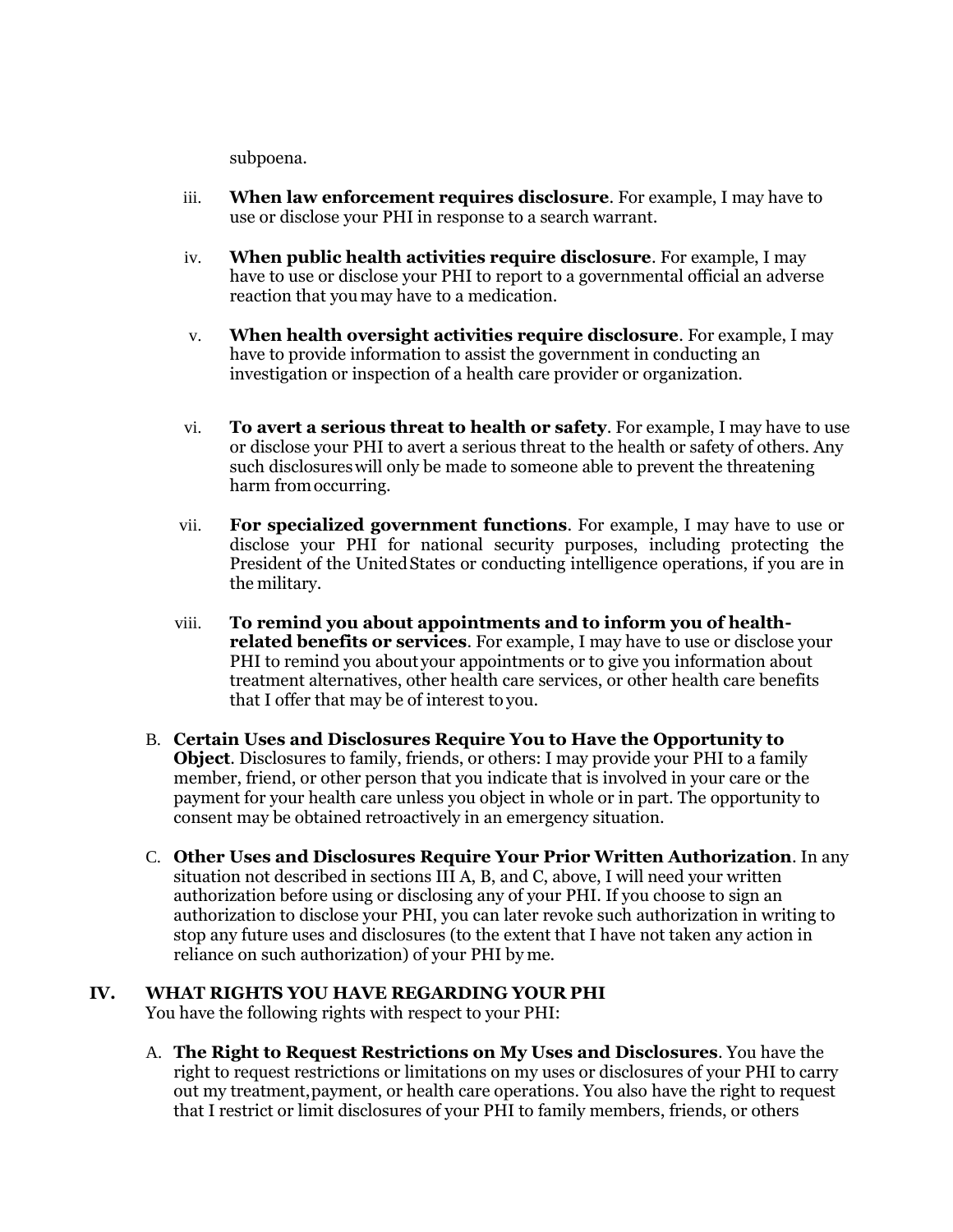involved in your care or who are financially responsible for your care. Please submit such requests to me in writing. I will consider your requests but am not legally required to accept them. If I do accept your requests I will put them in writing and will abide by them except in emergency situations. Be advised that you may not limit the uses and disclosures that I am legally required to make.

- B. **The Right to Choose How I Send PHI to You.** You have the right to request that I send confidential information to you at an alternate address (for example, sending information to your work address rather than your home address) or by alternate means (for example, e-mail instead of regular mail). I must agree to your request so long as it is reasonable and you specify how or where you wish to be contacted, and when appropriate, you provide me with information as to how payment for such alternate communications will be handled. I may not require an explanation from you as to the basis of your request as a condition of providing communications on a confidential basis.
- C. **The Right to Inspect and Receive a Copy of Your PHI.** In most cases, you have the right to inspect and receive a copy of the PHI that I have on you, but you must make the request to inspect and receive a copy of such information in writing. If I do not have your PHI but I know who does, I will tell you how to get it. I will respond to your request within 30 days of receiving your written request. In certain situations, I may deny your request. If I do, I will tell you, in writing, my reasons for the denial and explain your right to have my denial reviewed.
- D. **The Right to Receive a List of the Disclosures I Have Made.** You have the right to receive an Accounting of Disclosure listing the instances in which I have disclosed your PHI. The list will not include disclosures made for my treatment, payment, or health care operations; disclosures made to you; disclosures you authorized; disclosures incident to a use; disclosures permitted or required by the federal privacy rule; disclosures made for national security or intelligence; disclosures made to correctional institutions or law enforcement personnel; and disclosures made before April 14, 2003. I will respond to your request for an Accounting of Disclosure within 60 days of receiving such request. The list I will give you will include disclosures made in the last six years unless yourequest a shorter time. The list will include the date the disclosure was made, to whom the PHI was disclosed (including their address, if known), a description of the information disclosed, and the reason for the disclosure. I will provide the list to you at no charge, but if you make more than one request in the same year, I may charge you a reasonable, cost-based fee for each additional request.
- E. **The Right to Amend Your PHI.** If you believe that there is a mistake in your PHI or that a piece of important information is missing, you have the right to request that I correct the existing information or add the missing information. You must provide, in writing, the request and your reason for the request. I will respond within 60 days of receiving your request to correct or update your PHI. I may deny your request in writing if the PHI is (i) correct and complete, (ii) not created by me, (iii) not allowed to be disclosed, or (iv) not part of my records. My written denial will state the reasons for the denial and explain your right to file a written statement of disagreement with the denial. If you do not file one, you have the right to request that your request and my denial be attached to all future disclosures of your PHI. If I approve your request to amend your PHI, I will make the changes, tell you that I have done it, and tell others that need to know about the change to your PHI.